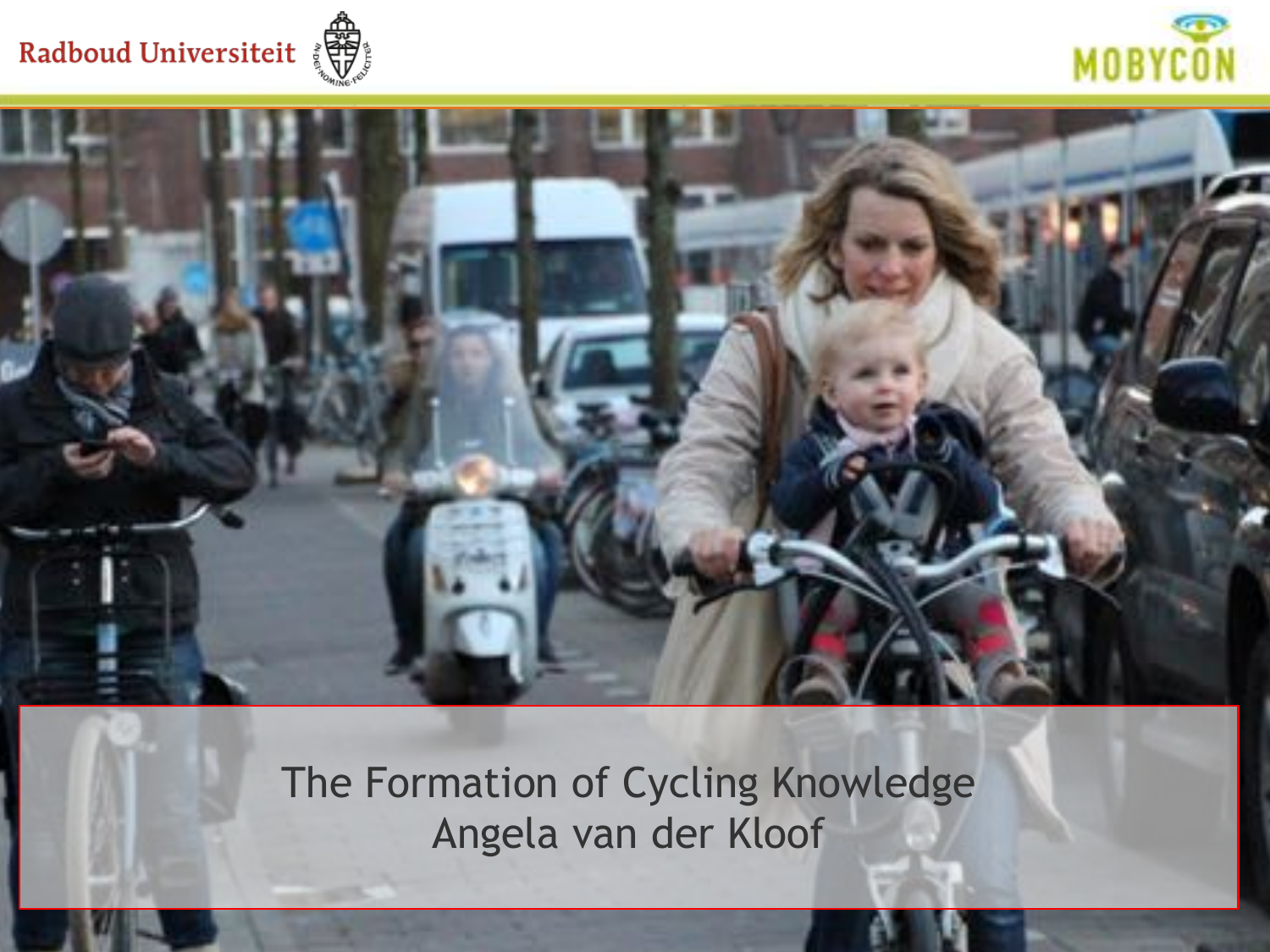### **Number of cycle trips per day per age group and age in 2014**

Age  $0 \rightarrow 65+$ 



Overall bicycle mode share: **28%** (active modes: 51%)

Men aged 25-45: **20%** (active modes: 27%)

(Source: www.cbs.nl)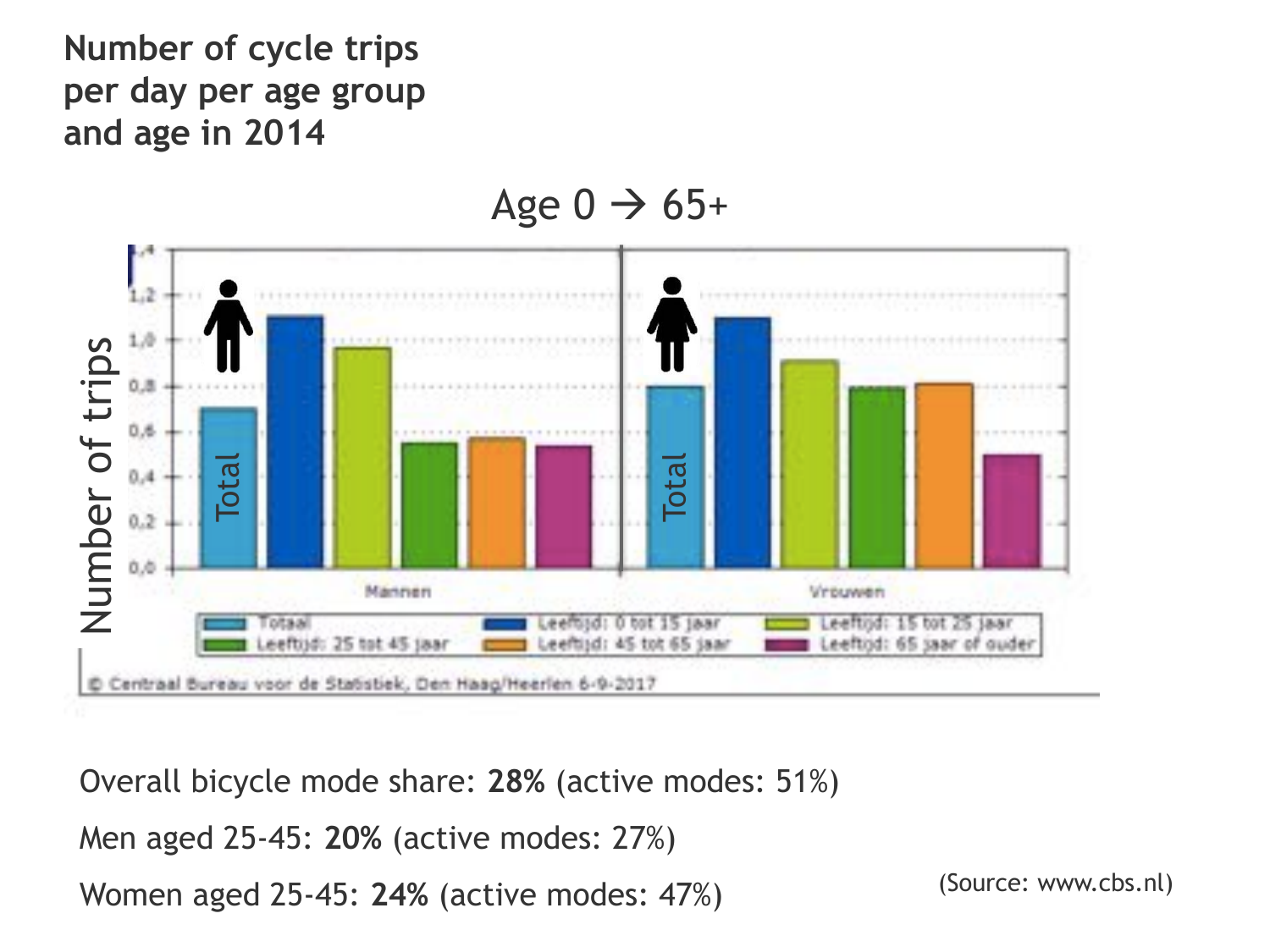### **Children in NL 0–15 years old in 2014**

Children in NL make 2.85 trips per day, 64% by active modes:

- 1% bus/tram/metro
- 24% walking
- **39% cycling**

Province of Overijssel: 48% Province of Limburg: 30% Rates are highest in least urbanised areas

(Source: www.cbs.nl)

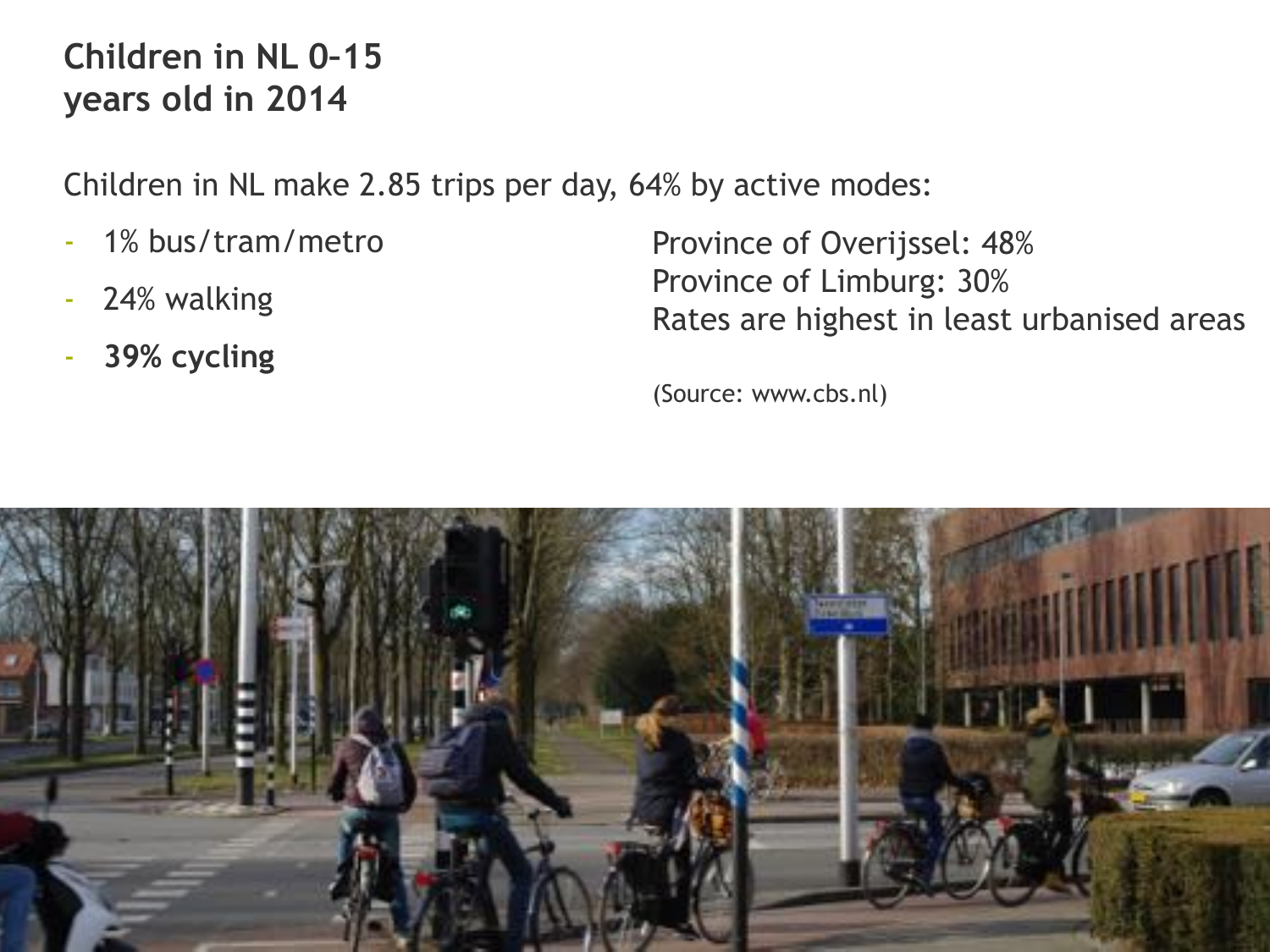Kustraks zijn we geen fietsland meer" We will no longer be a cycling nation (Newspaper Trouw, August 2017) **Weilig Verkeer Nederland: Zorgen over** Traffic Safety Netherlands: worried about fietsende kinderen" children cycling (Online media RTV, April 2015)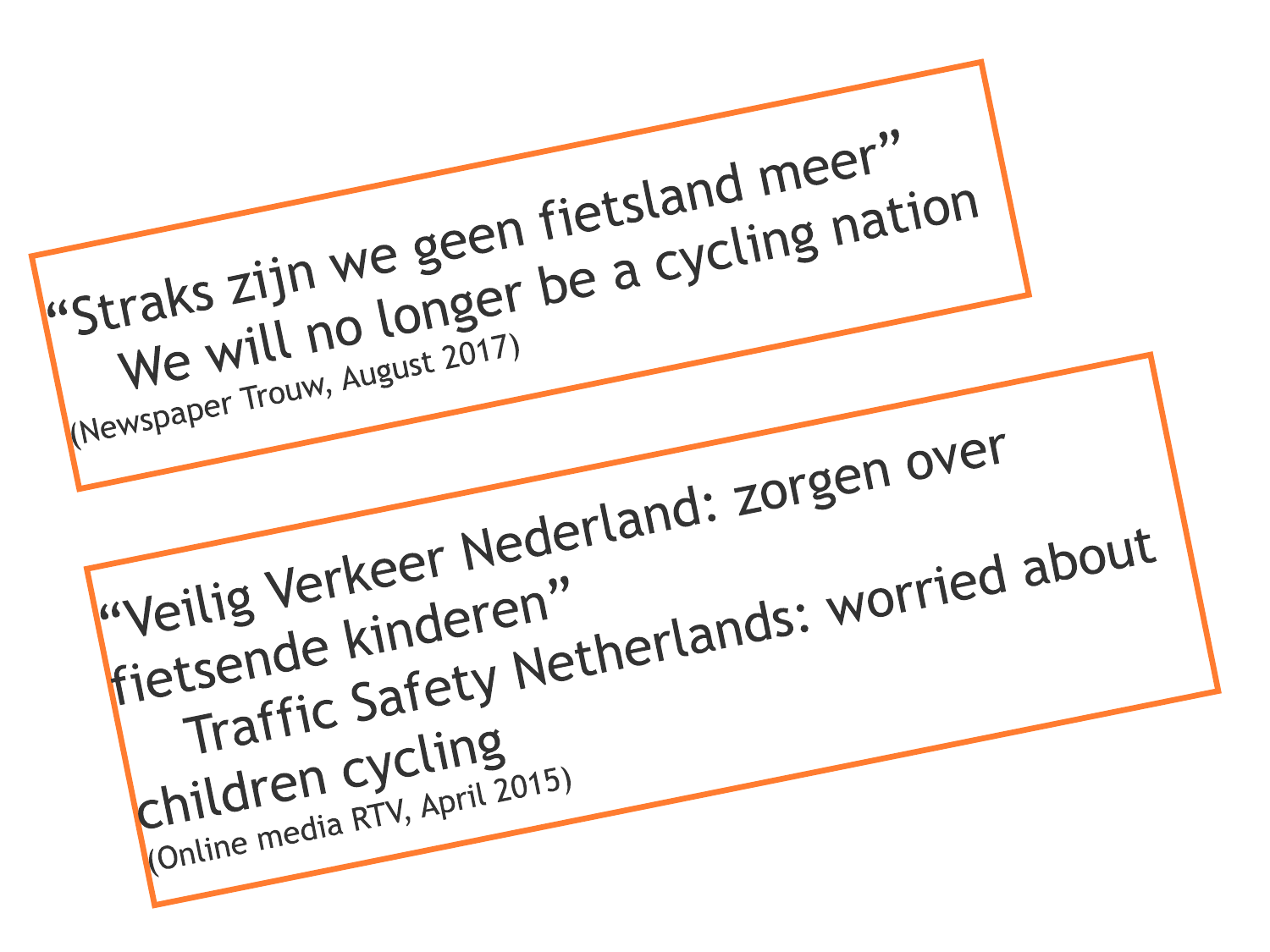

Actors in the social infrastructure in the Netherlands form and sustain cycling knowledge through practices that take place at home, in schools, in community centres and in public space. Bicycle friendly physical infrastructure supports this process, but is not the focus of this research.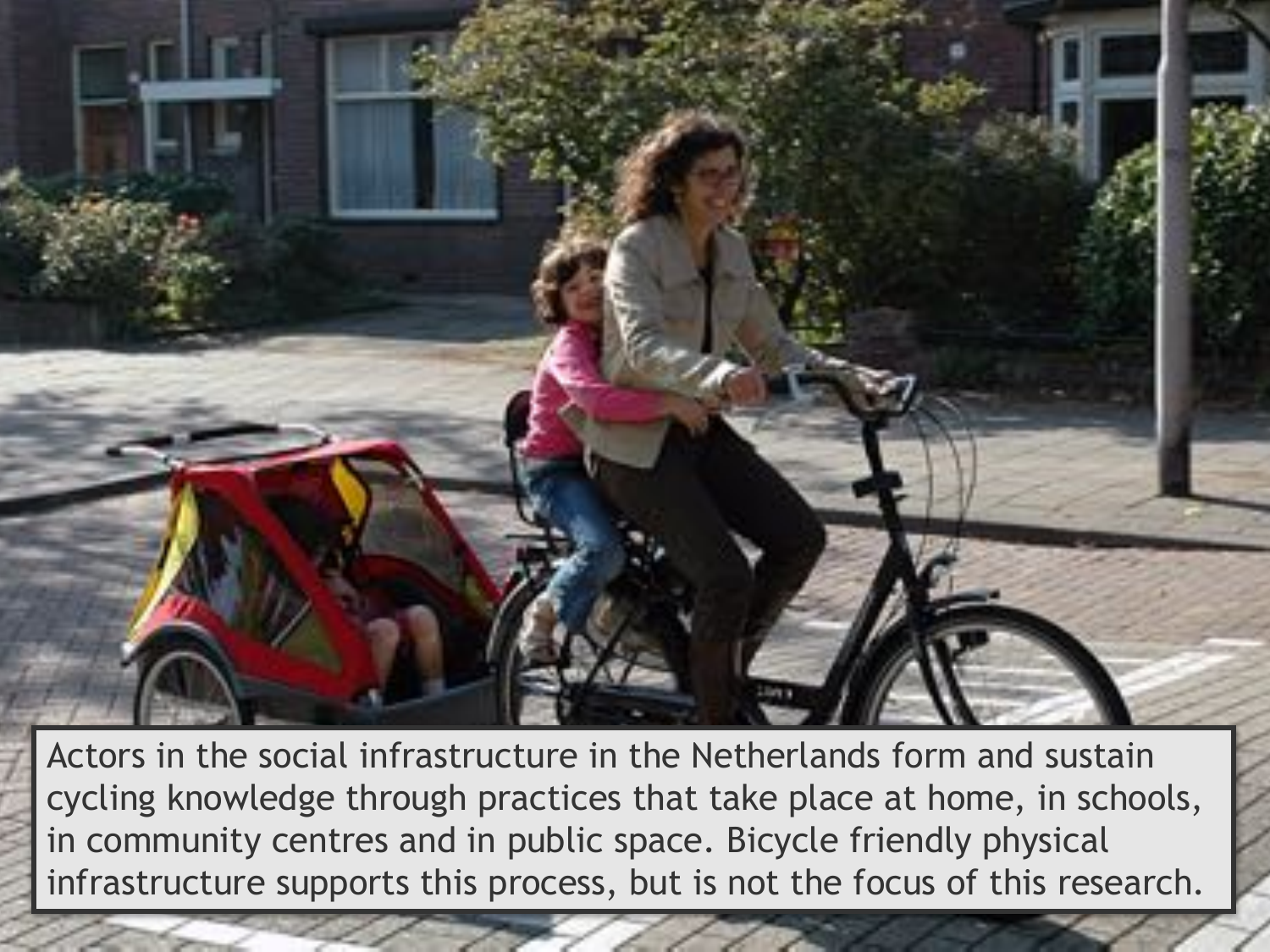#### **Preliminary conceptual framework**

Cycling Knowledge:

The set of competences/ skills, access and meanings regarding the bicycle that a person can acquire.

A certain level of cycling knowledge allows people to use the bicycle.

The minimum level needed may differ from place to place and from person to person.



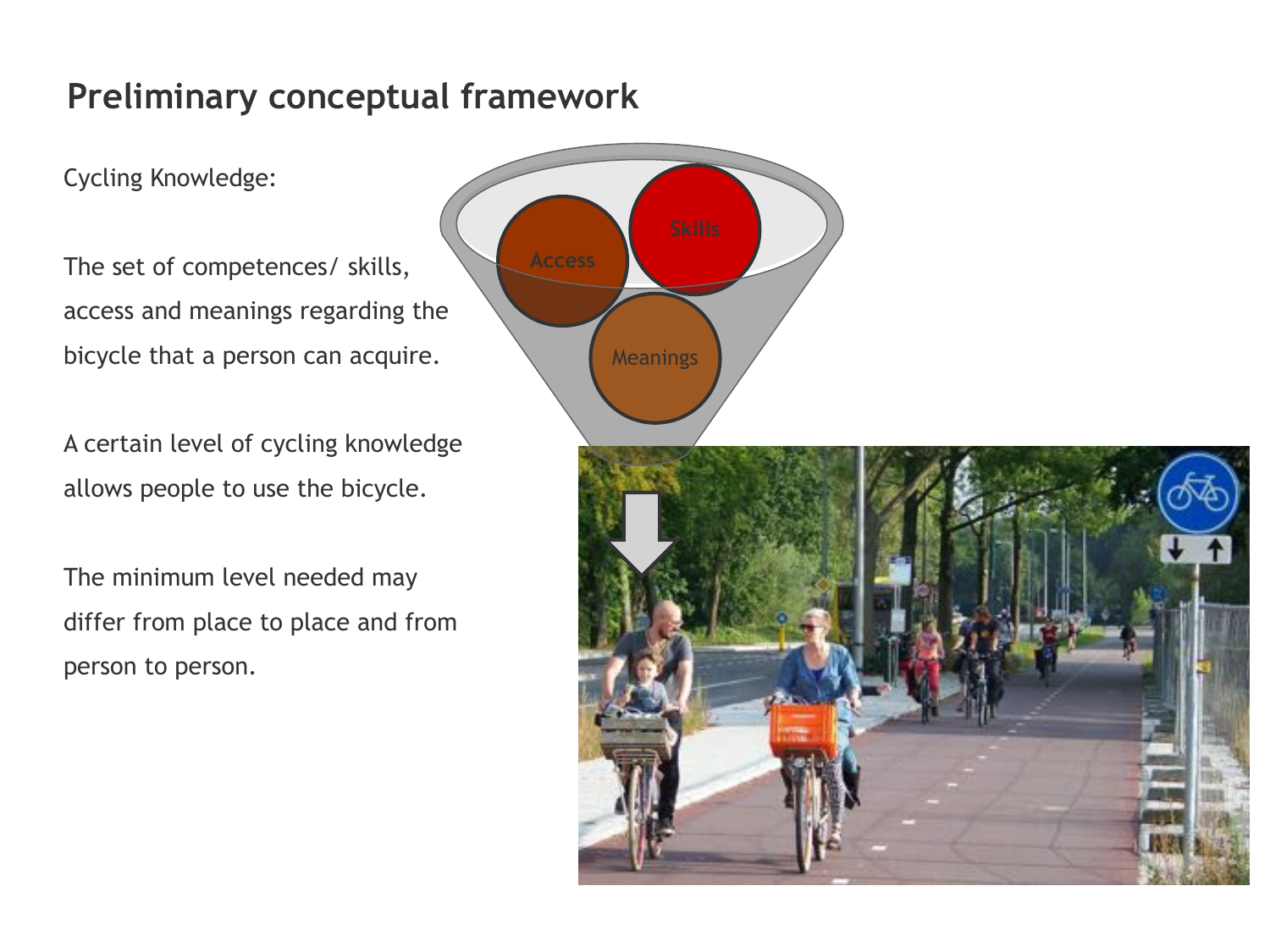Preliminary conceptual framework – focus on the parents: passing on of cycling knowledge as a social practice …

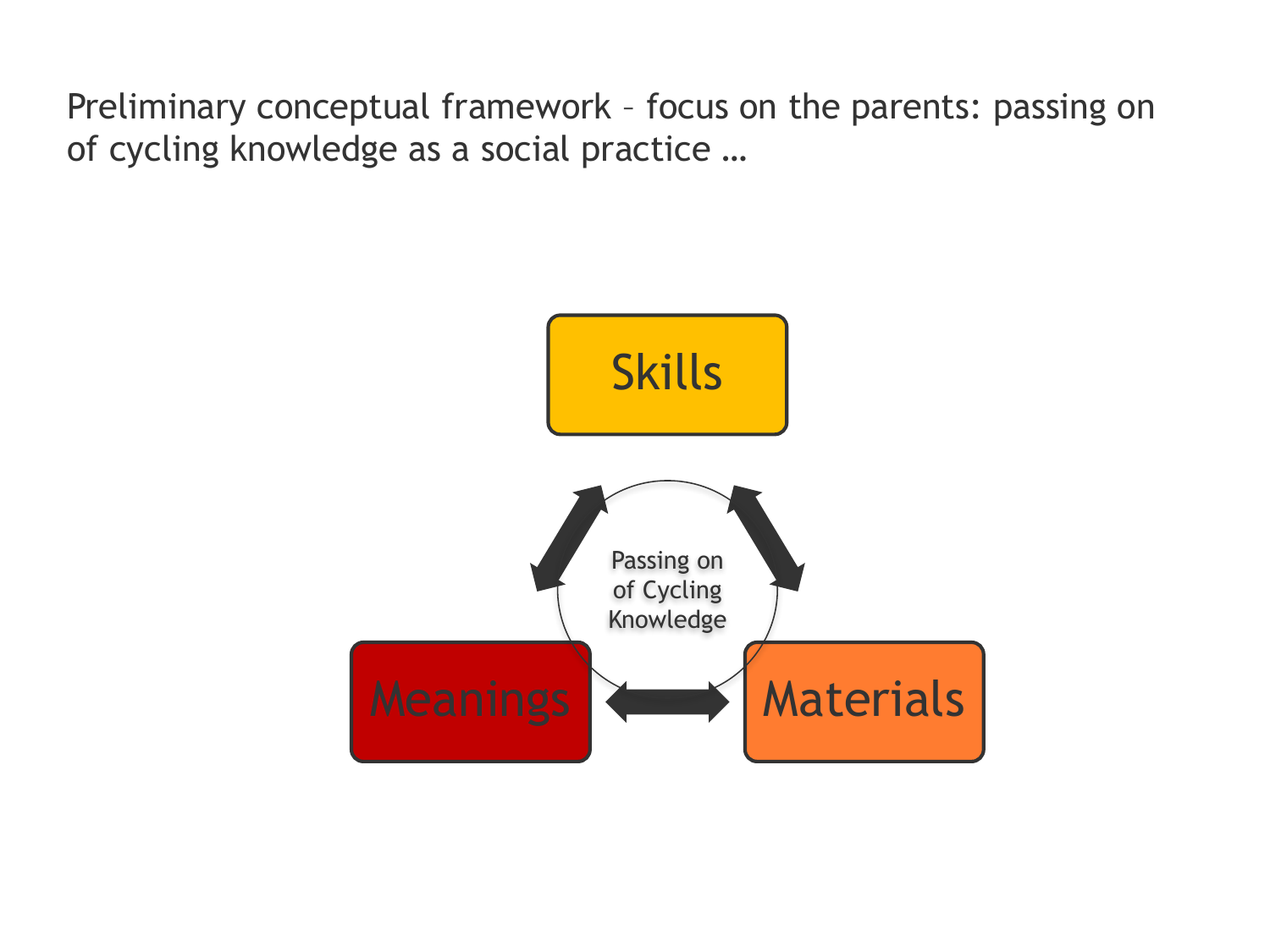Preliminary conceptual framework – focus on the parents: passing on of cycling knowledge as a social practice, with supporting and competing practices …

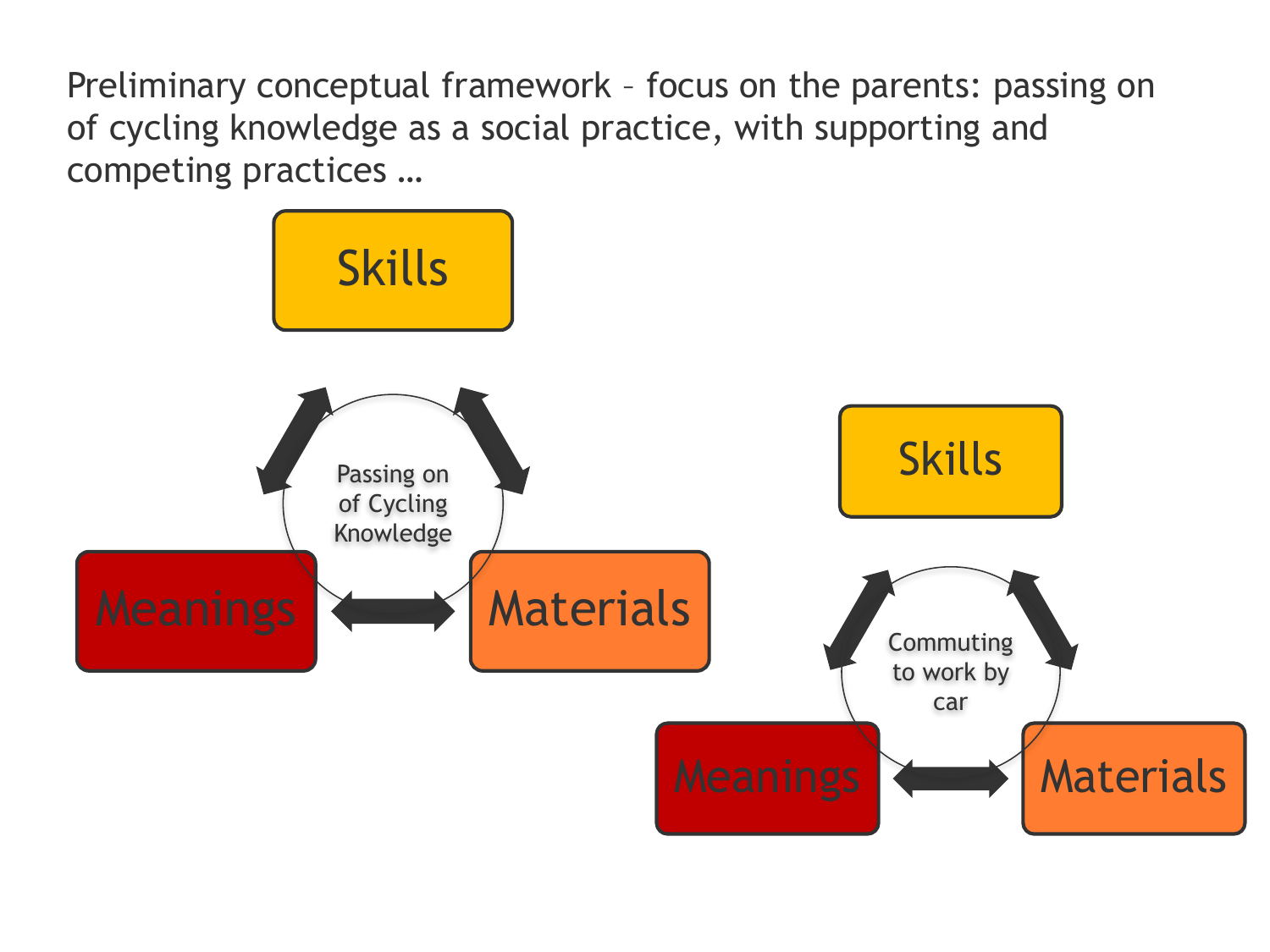Preliminary conceptual framework – focus on the parents: passing on of cycling knowledge as a social practice, with supporting and competing practices and underlying mechanisms

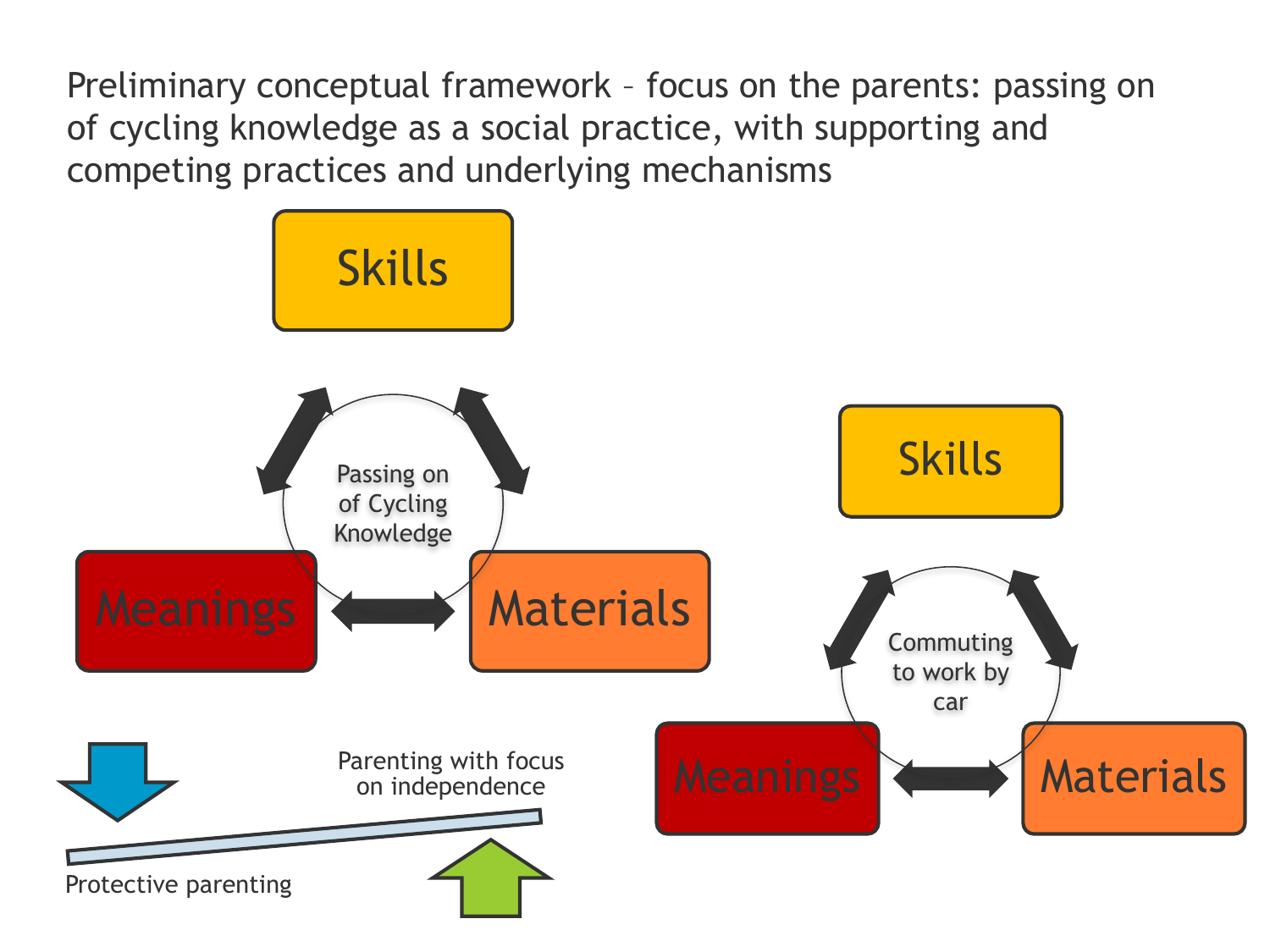